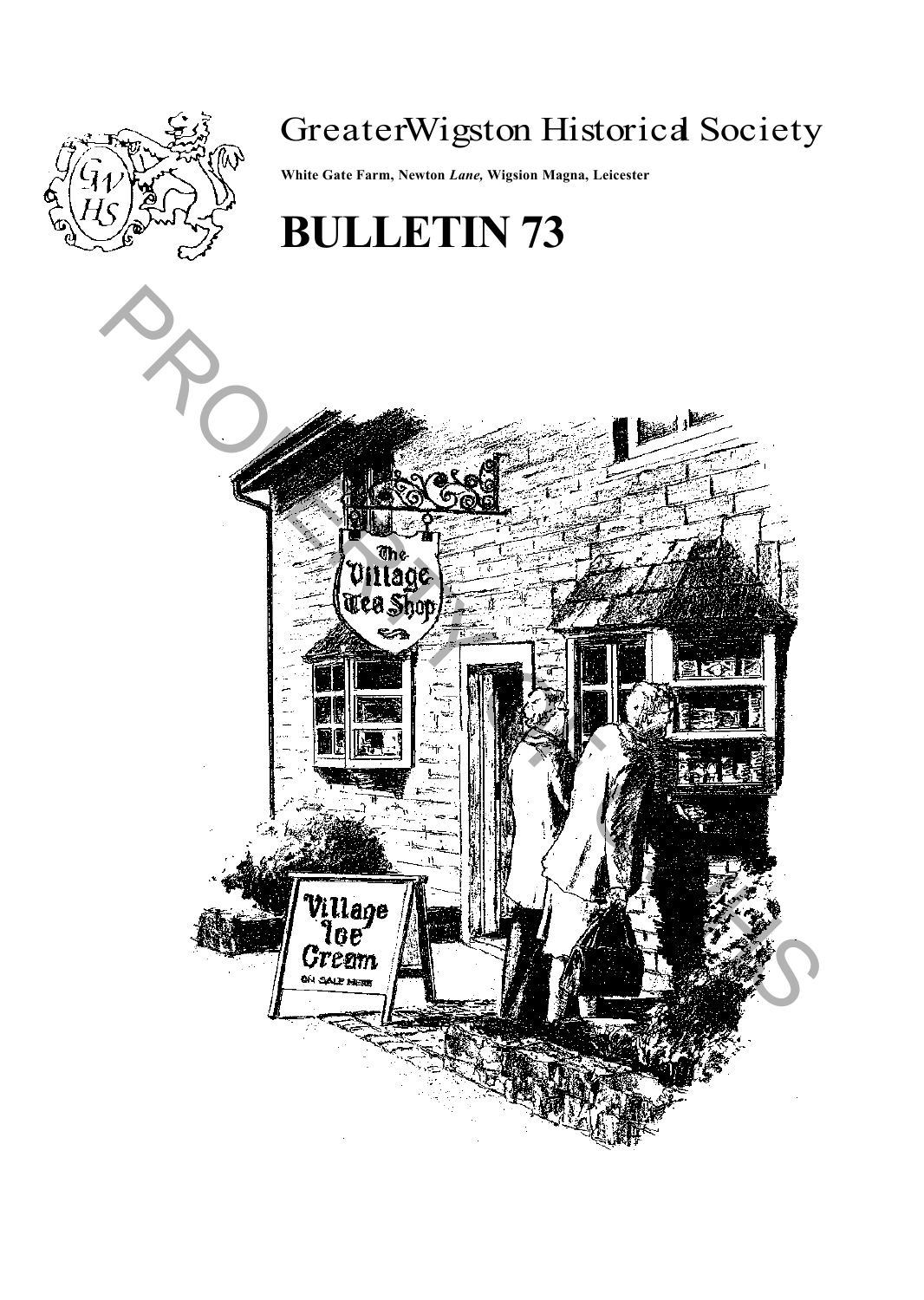#### **PROGRAMME OF MEETINGS - OCTOBER 2005 TO FEBRUARY 2006**

# **Wednesday 19th October 2005**

History of Bruntingthorpe Airfield - Geoffrey Pool 7.30p.m. U.K. Church Boys' Brigade Rooms.

## **Wednesday 16th November 2005**

Development of Walnut Street & Infirmary area in slides - Colin Hyde of EMOHA 7.30p.m. U.R. Church Boys' Brigade Rooms.

# **Wednesday 21st December 2005**

Christmas Social with quiz, games & supper 7.30p.m. U.R. Church Boys' Brigade Rooms.

# **Wednesday 18th January 2006**

South Wigston 'Then and Now', a visual presentation - Peter Clowes 7.30p.m. U.R. Church Boys' Brigade Rooms.

# **Wednesday 15th February 2006**

A.G.M. followed by Forryan family research on & off the internet - Mike Forryan 7.30p.m. U.R. Church Boys' Brigade Rooms.

The Bulletin is published three times a year on 1st February, June and October. Articles etc. (which are always welcome) should be submitted to the editor three clear weeks before the publication date please. Development of Walnut Street & Internary area in slates - Coin Hyde of EMOHA<br>
T30p.m. U.R. Church Boys' Brigade Rooms.<br> **Wednesday 12<sup>r</sup>** December 2005<br>
Christmas Social with quiz, games & supper<br>
7.30p.m. U.R. Church Boys

\* \* \* \* \* \* \* \* \* \* \* \* \* \* \* \* \* \* \* \* \* \* \* \* \* \* \* \* \* \* \* \* \* \* \* \* \* \* \* \* \* \* \* \* \*

Editor: Tricia Berry, 7 Wensleydale Road, Wigston. Leics. LEI 8 3RX.

\* \* \* \* \* \* \* \* \* \* \* \* \* \* \* \* \* \* \* \* \* \* \* \* \* \* \* \* \* \* \* \* \* \* \* \* \* \* \* \* \*

#### FRONT COVER

The front cover this time features Jim Colver's drawing of a typical old fashioned tea shop, complete with home-made ice cream on offer.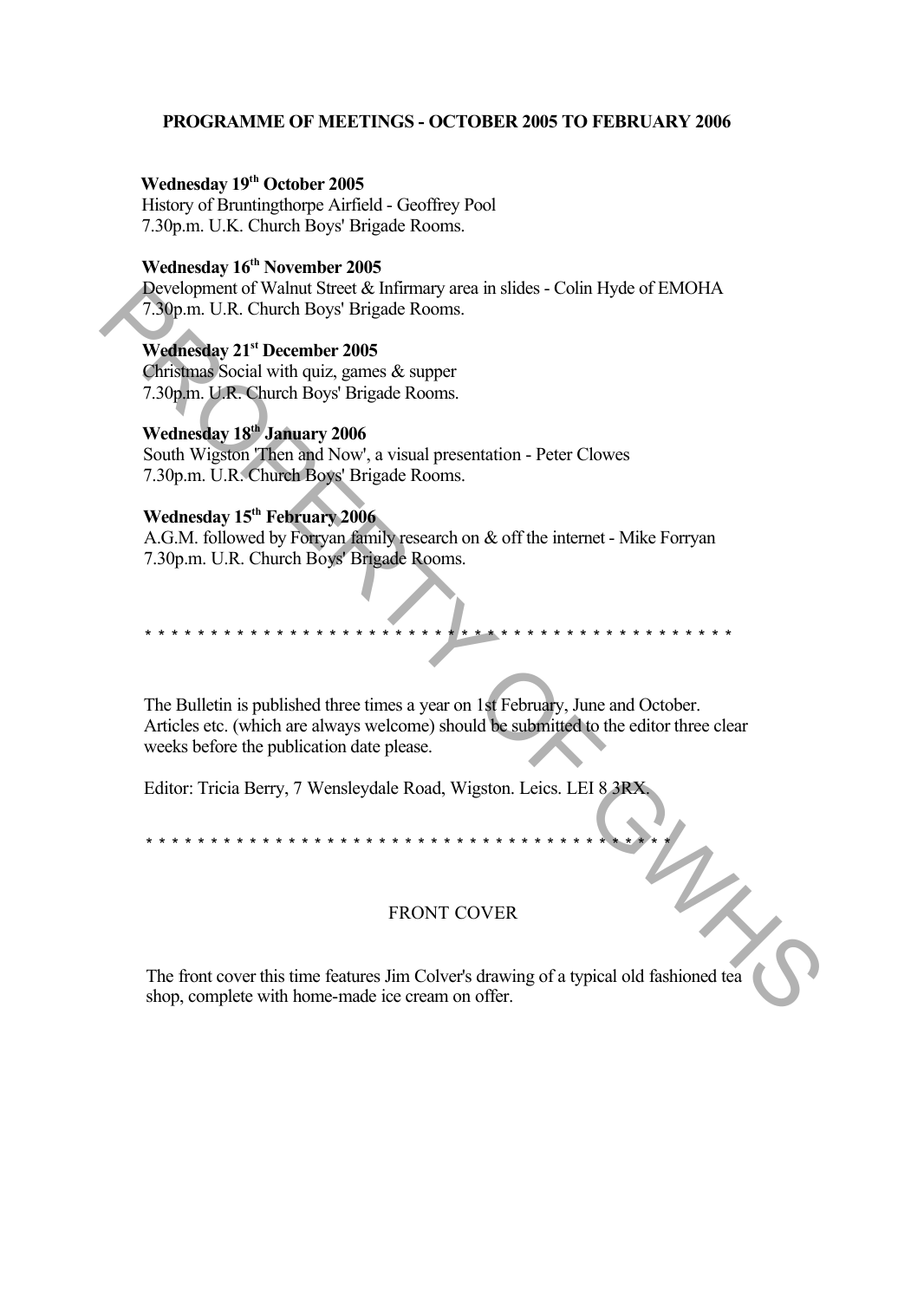#### **JUNE MEETING**

After a thoroughly wet day the rain cleared to enable us to enjoy a very pleasant guided walk around Medbourne. We met at the Nevill Arms and were split into two groups, which set off in opposite directions, inevitably meeting up about halfway round, with the expected banter. Our guides Mick Cooper and Keith Sandars both share a keen interest and due pride in their village which enhanced the information they gave us.

We learned that the village dates back to Roman times with many coins and other material discovered, including a mosaic pavement. It was once a market town and held its own fair having been granted a charter for these in Henry Ill's reign. The area was much influenced by the Nevill Family who were principal landowners in the  $18<sup>th</sup>$  century and lived at the nearby Nevill Holt Hall. The pub is of course named after them and the old Fernie Hunt kennels have the initials of Mary and George Nevill displayed on the building. These have now been converted to a private house, following the hunt's removal to Great Bowden in 1924. The Cunard shipping family owned the hall from 1876 to 1912 and they also influenced the village, and kept hunters at the kennels. These days it is a much quieter place except on Easter Monday when the Bottle Kicking contest with Hallaton, takes place. This is a wild free for all game which can be dated back at least 500 years. We learned that the village dates hack to Roman times with many coins and other<br>
material discovered, including a mossic pavenent. It was once a match two man held<br>
its own hair having been granned a charter for these in

There were once two railway lines, the first opening in 1883 to 1916, the second lasting until more recent times. There are also three rectories; the first two built in 1830s and 1960s respectively are now private residences, while the present vicar lives in a modern house erected in 2000. The school built in 1869, closed in 1980, and that now serves as the village hall. The oldest house is the Manor, parts of which date to the late  $13<sup>th</sup>$  and early  $14<sup>th</sup>$  centuries. A former pub, The Queen's Head, built in 1733, is now a private home named Queen's House and the Horse and Trumpet (familiar name) is now a restaurant.

The village is very picturesque with a brook running through the middle, spanned by a medieval pack horse bridge leading to the church. Inside St. Giles' we admired a stained glass memorial window to Dr. William Watts, a former vicar, and also a medical man, who founded the Leicester Infirmary. Present residents are very active and involved, they maintain the war memorial, tidy and plant the open areas and organise fund raising dances. A notable result of these efforts is the children's play area, which cost Ä25,000 to equip, about half coming from a Lottery grant.

We met up back at the pub for a welcome drink, thanked our guides, and returned to Wigston after a most enjoyable evening.

#### **AUGUST MEETING**

This month a group of us visited the medical museum at Leicester Royal Infirmary, which is situated adjacent to the old nurses' living quarters in Knighton Street within the complex. In former times nurses had to be single and live on the premises. The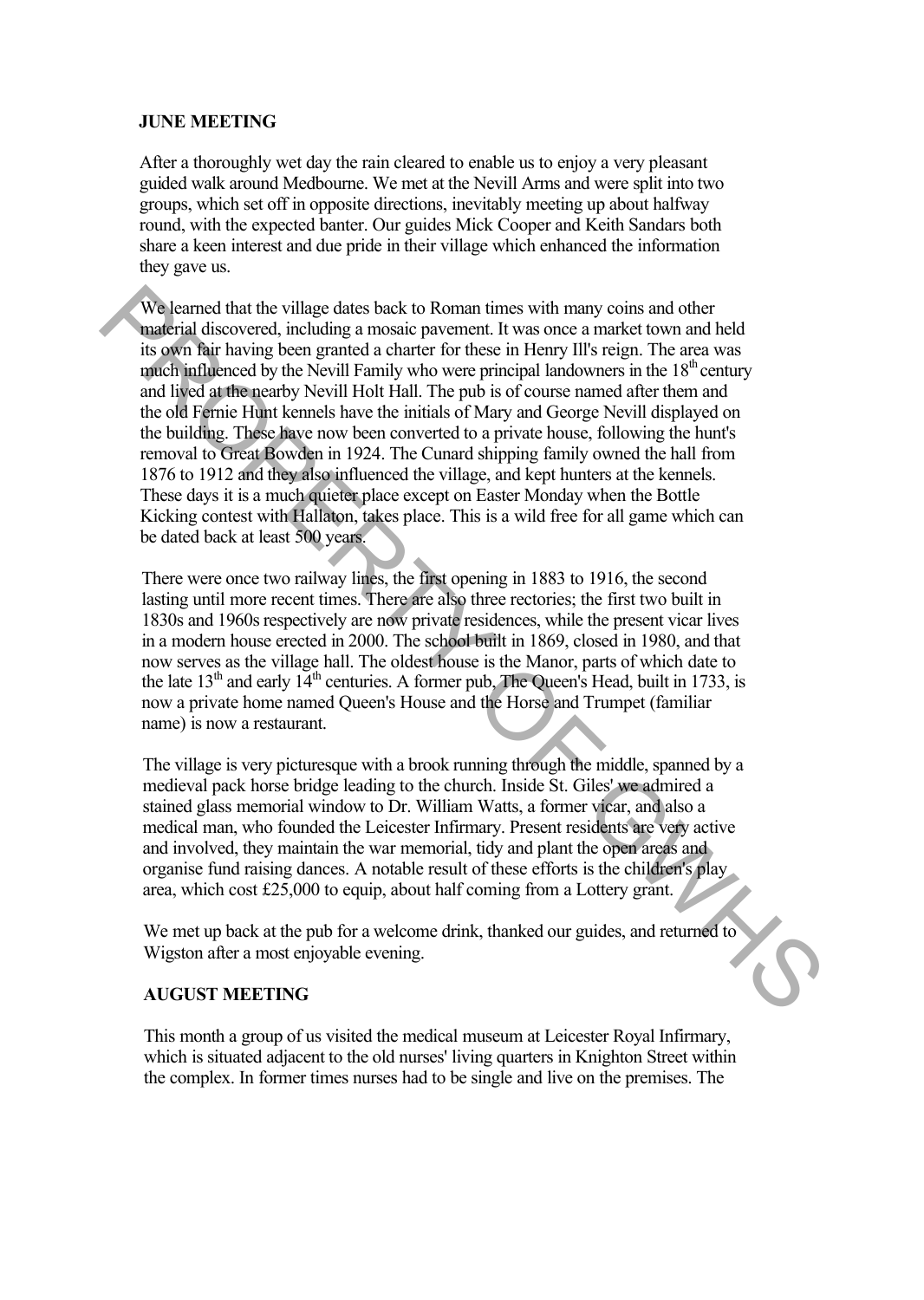museum is housed in their recreation room which still has the stage, lighting equipment and dome within the roof clearly visible. Here films could be watched and dances and entertainments put on. Our guide was the curator, Dr. Aubrey Stewart, a retired anaesthetist. His huge subject knowledge combined with easy style of presentation made for a most fascinating evening.

The hospital was founded by the Rev. William Watts, a Northamptonshire doctor, as well as vicar of Medbourne (see account of our June meeting). In 1766 he started a campaign by writing to newspapers etc. to gather support for his idea. Ä2,000 was collected and by 1771 the original building was completed and furnished with 40 beds. Patients were charged 12/6d when admitted and this was returned if they recovered, but if they did not it was retained to bury them! During construction a number of skeletons were discovered as the area had previously been used as the gallows. Like all hospitals of the time it had its own brewery (because of impure water) and a herb garden for making medicines. The wrought iron gates came from Quenby Hall and remained in place until 1950s. They still exist, but in poor condition and too expensive to restore, in the grounds of Newarke Houses Museum any<br>any we vertage to rewarp the constrained building was completed and finitished with 40 beds.<br>
Parities were charged 12/6d when admitted and this was retunned if they recovered.<br>
but d'they did not it was retained to b

Dr. Watts obtained his MD in 1753 at Kings College, Aberdeen. He died 17/12/1786 age 61. He was quite a pioneer as Leicester was among the first 12 to 15 provincial towns to have a hospital. He was also incidently an uncle of Susannah Watts, the author, in 1804, of Leicester's first guide book/I *Walk through Leicester.*

In 1782 an asylum for lunatics was added and in 1820 a fever hospital was built on Freakes Ground opposite the present LOROS. In 1889 a children's hospital was built on site, with continuing expansion thereafter. In 1912 permission was granted for the use of 'Royal' in the title.

The museum has many early photographs and the expected grim instruments. It is surprising most do not differ greatly from those in use today, except modern ones are often smaller and are made of different materials. For instance a cased amputation set with good sized saw is very similar to that used today which surgeons use to cut through bone. Glass medicine bottles came in different colours according to contents, green for linaments, purple for dangerous substances and clear for normal remedies. Acid was stored in stone pots. The containers came with different grooves on to assist the blind.

Our guide believes the three greatest medical advances have been the  $3\overline{A}$ 's, anaesthetics, antiseptics and antibiotics.

Anaesthetics: the first operation under anaesthetic was performed by Robert Listen in Boston, USA in 1846, using ether. This meant that for the first time the surgeon could take his time, instead of rushing to complete the task in about three minutes, the maximum time most patients could stand the pain.

Antiseptics: the discovery that the fermentation of milk and alcohol was caused by bacteria which could be killed by moderate heat was made by Louis Pasteur, (Pasteurisation). Joseph Lister a friend of Pasteur then demonstrated in 1865 that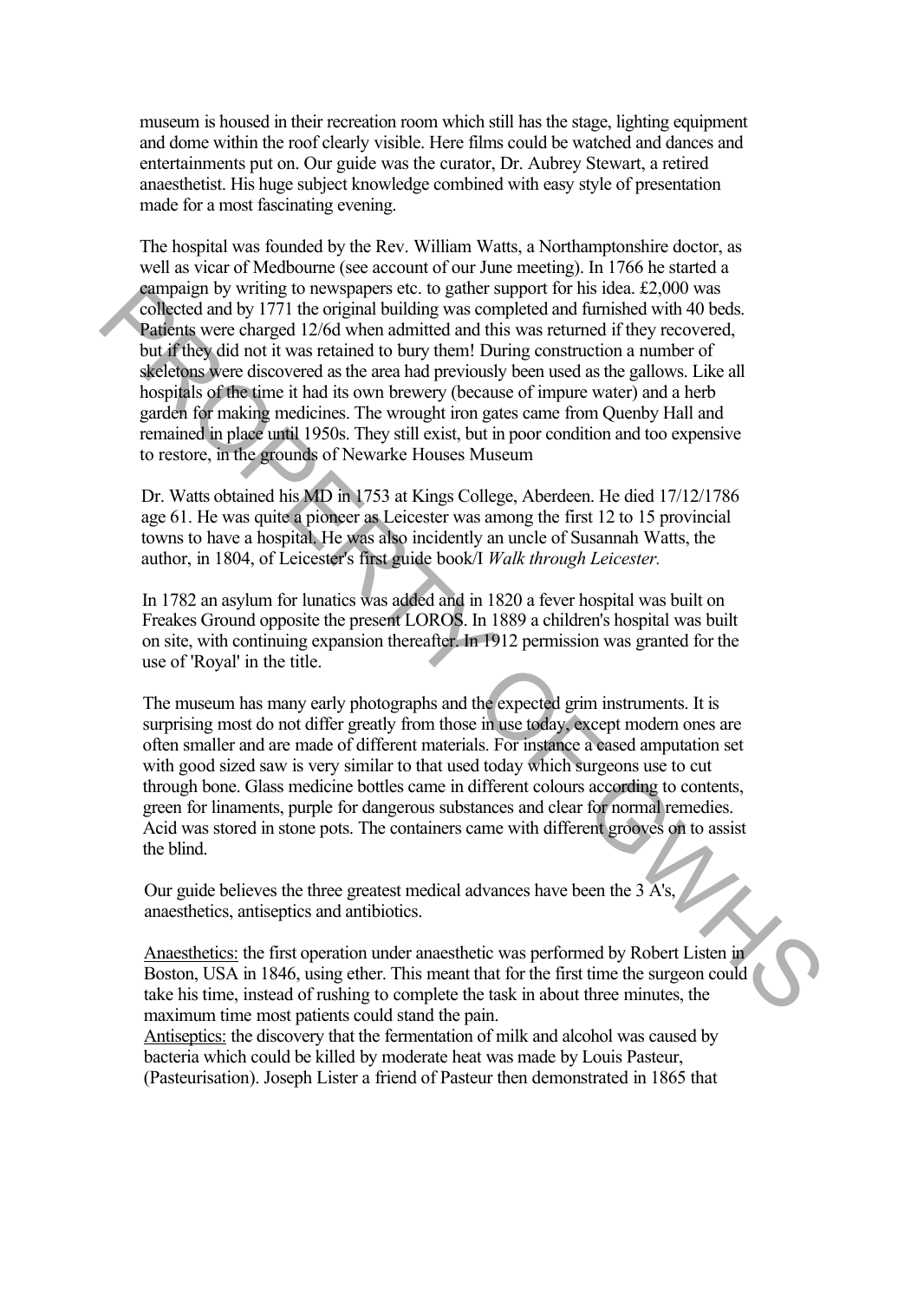antiseptics, mainly carbolic acid initially, were effective during surgery to prevent bacteria entering wounds and patients dying of septicaemia.

Antibiotics: These were first used in 1935 though Alexander Fleming had noticed as early as 1928 that bacteria could be destroyed by mould and realised this could be capable of destroying infection within the body. However the real breakthrough came in 1940s when others took up Fleming's discovery, isolated the ingredient and developed it in a powdery form for medicine known as Penicillin.

The Chairman, Edna Taylor, thanked Dr. Stewart for a very interesting evening.

# **SEPTEMBER MEETING**

For our first indoor meeting of the season the society welcomed Fred Hartley of Leics. Museums Service to talk on the building of the Great Central Railway. The talk revolved around slides made from a unique collection of photographs taken on glass plate negatives of the actual construction.

The photographer, Sydney W A Newton, had his own studio in Leicester, but his work involved much travelling as he specialised in taking images for guide books. His railway project which lasted from 1895 to 1899 was purely a hobby, his interest in the subject very likely having been kindled in childhood, when he lived in Argyle Street, Belgrave, close to the Great North Station, then under construction. When Mr. Newton retired to live in Groby he retained the collection and eventually offered it to the Museum Service where Fred subsequently had the job of cataloging it. Albums of the images are at the Record Office and they are also now available on the webb.

The railway was first started in the early 1890s and that part was known as the Manchester, Sheffield and Lincolnshire Railway. It was then decided to continue it south through the Midlands to transport coal to London and on to the south coast and through a channel tunnel to the continent. The tunnel idea was not pursued due to fears of invasion. A Mr. Watkin was in charge of the project and the route was split into 15 mile contracts, depots often being sited where another rail line crossed the proposed route for easier access. A track running close to and parallel with the proposed railway was first of all cleared and laid with rails to allow ongoing access of materials, plant and labour as work proceeded. The ground had to be levelled to create a surface free of steep gradients and huge steam powered excavators were used to cut through hills and to bore tunnels. Spare soil was used for embankments. The only relevant business records believed to survive are a collection at Nottingham Record Office of the cutting company Hemmings and Logan. Owner Paddy Logan lived at West Langton Hall and was MP for the Harborough Division. The Chairman, Edna 1aylor, manked Dr. Stewart for a very interesting evening.<br> **SEPTEMBER MEETING**<br> **EVALUATE CONSTRANTS AND THE CONSTRANTS AND THE CONSTRANTS AND THE CONSTRANTS SERVING THE REAL CONSTRANTS SERVING THE REVA** 

The track ran right through the centre of Nottingham necessitating large scale demolition but there was less in Leicester as much of the route was raised above ground level. It had a short life being the last to be built and the first, in early 1960s, to close. We still have remaining part of the station in Great Central Street, the Great Central Way, now a cycle track and walkway into town and the handsome Bowstring Bridge whose future is sadly looking very uncertain.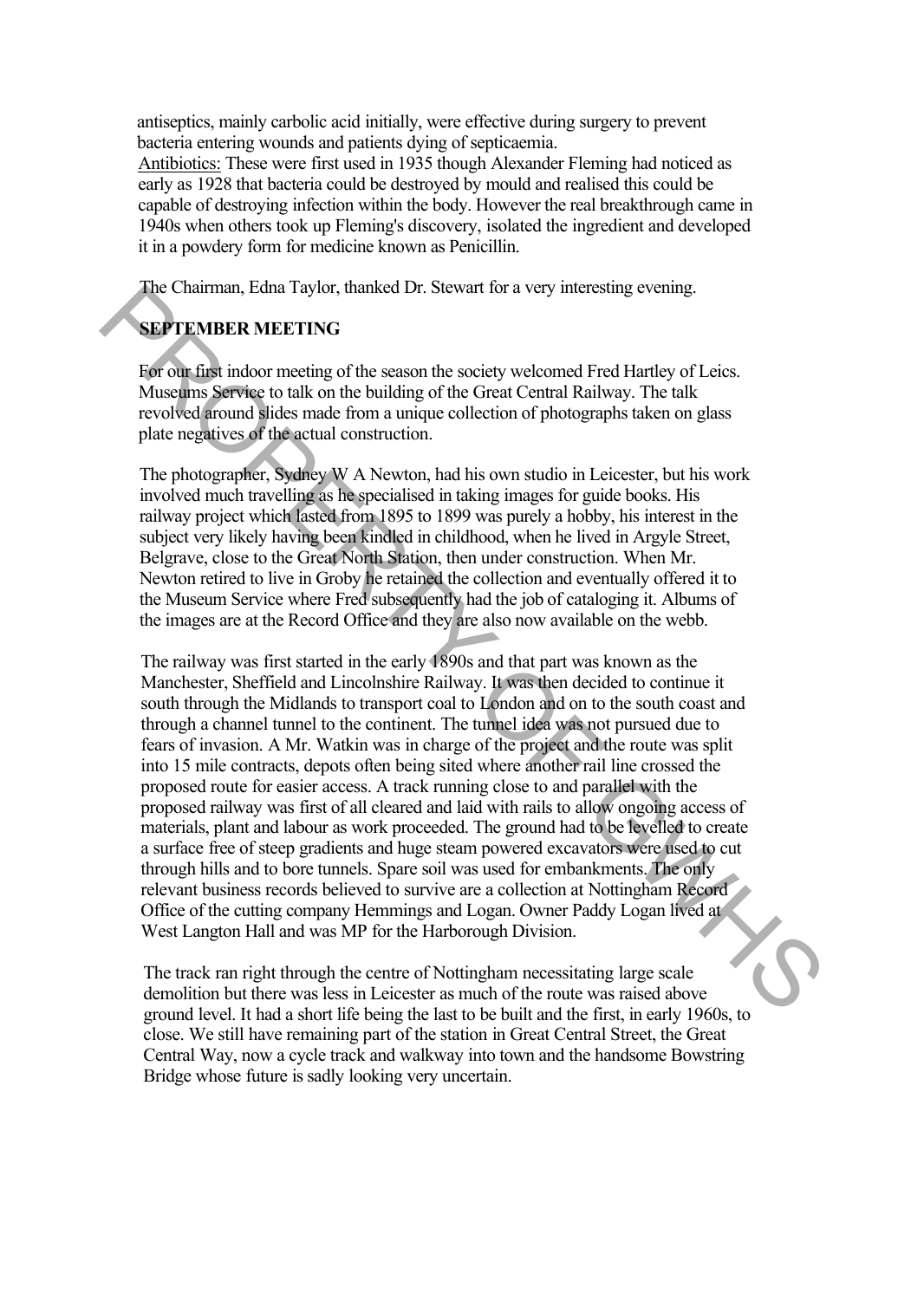After some questions and discussion the Chairman, Edna Taylor, thanked Mr. Hartley for a really interesting evening.

\* \* \* \* \* \* \* \* \* \* \* \* \* \* \* \* \* \* \* \* \* \* \* \* \* \* \* \* \* \* \* \* \* \* \* \* \* \* \* \* \* \* \* \* \*

#### **OBITUARIES**

It is very sad to relate that two members of the society have died over the summer, both very regular attenders at meetings who will be much missed.

Mary Mason died on 23<sup>rd</sup> August at Leicester Royal Infirmary. She had only been a member a fairly short while but in characteristic way got 'stuck in' and helped out. She ran the collection after each meeting and made out lists and collected the money for the summer trips. Our condolences to her children Beverley, Caroline and Douglas.

Margaret Rice died on 29<sup>th</sup> August at Nightingale Nursing Home. She had been a loyal and regular member for many years, often coming up with ideas for meetings and being kind and constructive in her comments to committee members. Our condolences to her children Martin and Gail.

It is believed both ladies succumbed to cancer.

# NEW WIGSTON BOOK

"The Wigstons" a new book of bygone photographs by Duncan Lucas and Tricia Berry, published by Tempus Publishing Ltd., is to be launched at the Record Office in Long Street at 12.30p.m. on 18<sup>th</sup> October. Light refreshments will be available. All proceeds in aid of the restoration and development of the Framework Knitters Museum. A warm welcome is extended to all members and friends who would like to attend. Please telephone Duncan (2885546) or Tricia (2880156) if you will be coming. We need numbers for the catering. **Example 2** and on 23<sup>x4</sup> Angust at Facebook of Mariam Successor Reading the Finance Muslim member a pair  $\mu$  and  $\lambda$ <sup>5</sup> Angust at Facebook Paya Harmony. She had only been a member a hard show while but in characterstic

\* \* \* \* \* \* \* \* \* \* \* \* \* \* \* \* \* \* \* \* \* \* \* \* \* \* \* \* \* \* \* \* \* \* \* \* \* \* \* \* \* \* \* \* \*

#### **TRAFALGAR BICENTENARY**

On  $21<sup>st</sup>$  October this year the nation celebrates the  $200<sup>th</sup>$  anniversary of the Battle of Trafalgar, Britain's greatest naval triumph. It seems appropriate to look back over the events of that time and the life of that inspirational sea captain Horatio Nelson.

Nelson (1758-1805) was born on  $29<sup>th</sup>$  September in Burnham Thorpe, Norfolk, the sixth of the eleven children of his father the rector. Although not physically strong he joined the Royal Navy at the age of twelve, on a ship commanded by his uncle, Maurice Suckling. He became a captain at the age of 20 and saw service in the West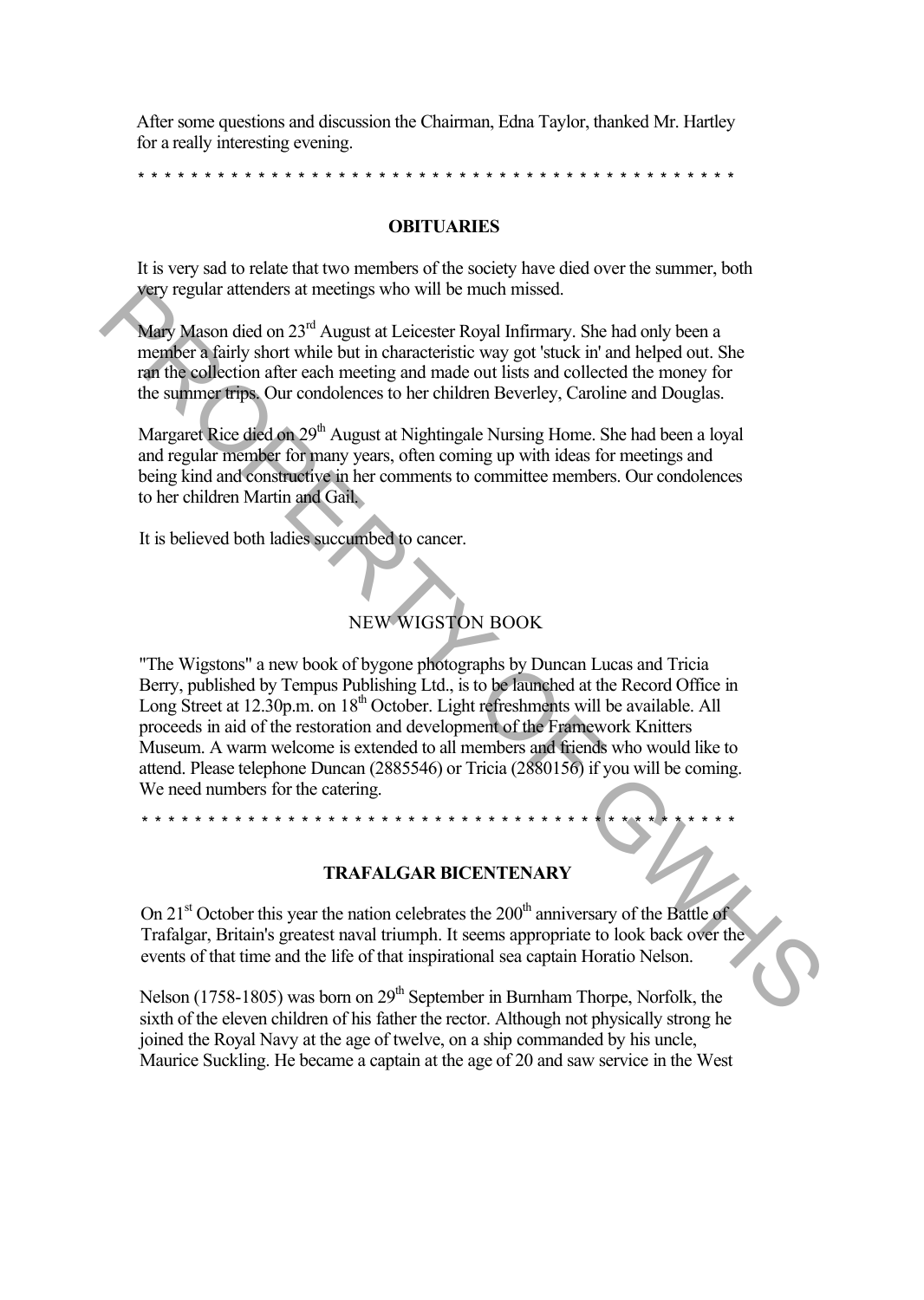Indies, Baltic and Canada, though for part of the time he was invalided home through ill-health. He was also to suffer all his life from sea-sickness. He married a young widow, Frances Nisbet, in 1787 in Nevis and brought her home to England. Frances already had a son, Joshua, who was often to go to sea with his step-father, but she never had any further children.

In 1793 the great struggle with France began and for the next seven years Nelson was on almost continual active service. He was given command of the Agamemnon and served in the Mediterranean, helping to capture Corsica where he lost the sight in his right eye during the Siege of Calvi in 1794, and his right arm at the Battle of Santa Cruz, de Tenerife in 1797.

At the Battle of the Nile in 1798 he successfully destroyed Napoleon's fleet and bid for an overland trade route to India. This important victory made Nelson a national hero, and he was created Baron Nelson of the Nile. In 1799 his next posting took him to Naples, where he fell in love with Emma, Lady Hamilton, the wife of the British Consular. She bore him a daughter, Horatia, in 1801.

In 1801, by now a vice-admiral, he ignored orders during the Battle of Copenhagen, to cease action, by famously putting his telescope to his blind eye and claiming he couldn't see the signal.

The Battle of Trafalgar, fought on  $21<sup>st</sup>$  October 1805, was the most significant naval engagement of the Napoleonic Wars. The battle's name conies from the nearest land, Cape Trafalgar, on the southern Spanish coast between Cadiz and Gibraltar. The British fleet had 27 ships under the command of Nelson, and had formed a blockade of Cadiz. The combined French/Spanish fleet had 33 ships under the command of Admiral Charles de Villeneuve, and formed into a single battle line. The battle began shortly before noon, after Nelson had sent his message of encouragement to his fleet "England expects that every man will do his duty". He surprised his adversary by ordering his ships into two groups, each of which sliced through the enemy fleet at right angles, demolishing the line and giving the British fleet an advantage. By late afternoon 20 French and Spanish ships had been destroyed or captured, while not a single British vessel was lost. French casualties and prisoners totalled 14,000 while the British lost just 1,500. This victory removed what was the imminent threat of invasion of Britain and ensured our naval supremacy for the next 100 years. specified three Motion Theorem and the paper of Calvi in 1794, and his right arm at the Battle of Stata Can explit three lates of Calvi in 1794, and his right arm at the Battle of Stata Can explicit three lates of the Wie

National celebrations took place but these were tinged with genuine sadness for the loss of the charismatic, brave and talented Lord Nelson who was shot through the spine by an enemy sniper, but survived long enough to learn of the great victory. His body, preserved in a cask of brandy, was brought back to England for a hero's burial in St. Paul's Cathedral.

During the early part of August this year a flower festival was held in St. Wistan's Church at Wistow to commemorate this great sea battle. Each of the 15 most beautiful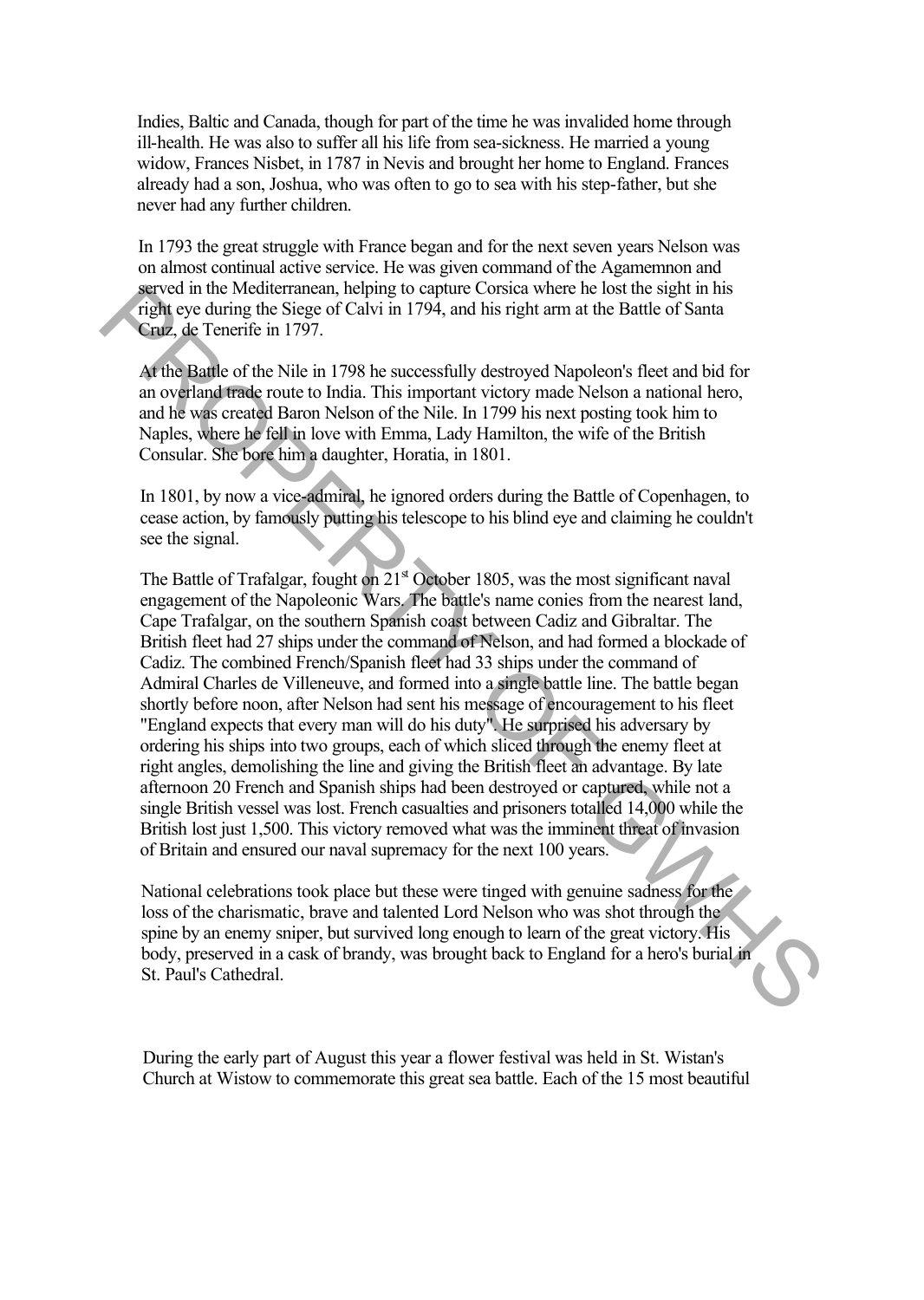arrangements depicted a different aspect of Nelson's life or the battle. One was a tribute to Thomas Fremantle an ancestor of Lady Ann Brooks of Wistow. Thomas was a personal friend of Nelson, and served under him as a Captain in the Mediterranean. In May 1805 he was appointed Captain of the frigate Neptune. In the Trafalgar battle formation the Neptune was placed directly behind the Victory, a position of great importance and responsibility.

Captain Fremantle survived the conflict and continued his naval career becoming Commander-in-Chief of the Mediterranean. He died at Naples 19/2/1819. His widow Betsy lived until 1857. Of their many children, Thomas became a politician and was created Lord Cottesloe of Wistow Hall. Another son, Admiral Sir Charles Fremantle, served in the Crimean War and founded Fremantle in Australia.

This and much more fascinating information is within a recently published book *Trafalgar- the men, the battle, the storm* by Tim Clayton & Phil Craig.

Parish registers sometimes include interesting snippets of information in addition to the baptisms, marriages and burials. One such is the following which was written up by the vicar, J. Pigott, between the 1804 burials and the 1805 baptisms.

"A general subscription having taken place throughout the Kingdom for the benefit of the widows and orphans of those who fell in the Battle of Trafalgar on 21<sup>st</sup> October 1805, as well as those who were sufferers in that never-to-be-forgotten victory. The contributions of the parish were as follows:

Mrs. Clarke, John Clarke Esq, John Ragg  $&$  the vicar gave £5 5s. Od each. Mrs. Dobson & Mrs. Wood f 1 Is Od each. Messrs. Ingram & Freer 10/6d each. Mr. Earp, Mrs. Gilbert & Messrs. Goode, Hurst, Langham, Vann & John Ingram 5/- each. Mr. Warner 3/-. A Friend, Mrs. Foster & Messrs. Gee, Gillam, Jackson & Phipps 2/6d each. Mrs. Dobson's children & the vicar's servants 5/- each. Mrs. Dobson's servants, Messrs. Branson, Burrows, Hurst, Johnson, Pallet, T. Phipps, Wm. Phipps, Isaac Ward, Wilson and Sml. Phipps *21-* each. Bennett & K Vann l/6d each. Messrs. Asser, Bayley, Bennet, Branson, Clarson, Coltman, Goodwin, Grant, Munton, Neale, Mrs. Parsons, & Robinson, Messrs. John Phipps, Reynolds, Sharpe & S. Ward I/- each. Total £29 7s Od." Commanter-me-Charlest orientations and He and states and Napks 1992/1819. Has working a politician and was reached to tract of the Nuclear of Wastow Hall Another son, Admind Str. Charles are selected to the second of the C

Rev. Pigott continues with the following comments:

'Tfighly respectable as the sum here subscribed must always appear, it would have received no small addition from the humanity of the dissenters, but that they were at the same time engaged in making a collection for those truly unhappy sufferers in Germany, through whose countries the French armies having passed in their way to Vienna, had made a general ruin, destroying or plundering all before them. Such ravage was but too well authenticated and induced many to direct their benevolence to that quarter among whom were the major part of the dissenters in this Place, whose contribution amounting to  $£7$  5s Od was forwarded by the Rev. Mr. Davis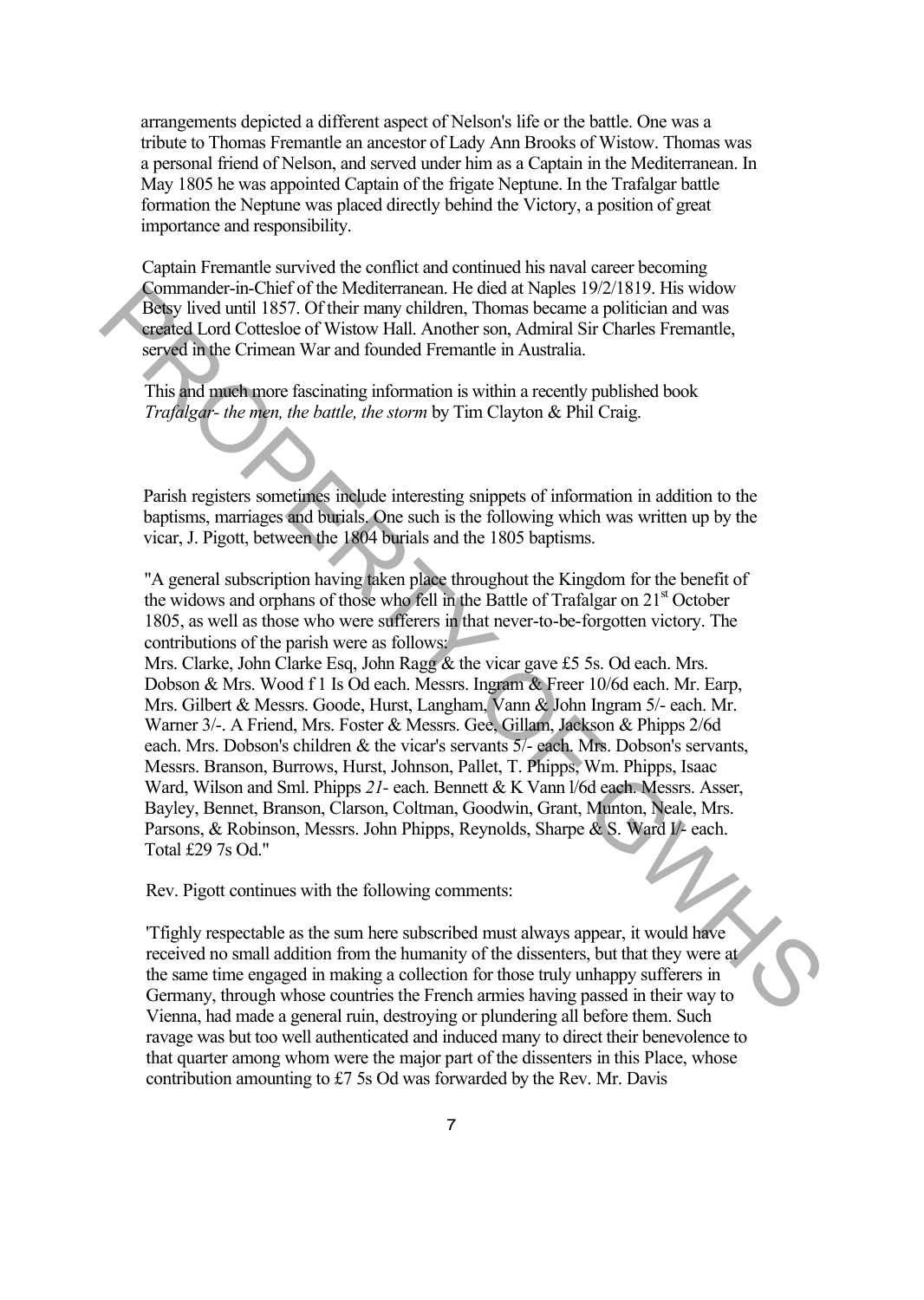[Independent Chapel Minister] to Messrs. Smith & Holt, bankers in Old Broad Street, London; from whom Mr. Davis received a proper acknowledgement."

"I cannot help remarking that the sum of  $£7$  5s Od mentioned above, being added to  $£29$ 7s Od on the other side [of the page], would yield a total that would set the contributions of the Parish above that of any other in the county except Hinckley."

I have included this in its entirety because as well as being topical it gives a good indication of which families, (who were church members and sufficiently well off to be able to afford to contribute), lived in Wigston at this time. It also illustrates the frustration that church officials felt with the highly successful dissenters at this time.

Tricia Berry *\* \* \* \* \* \* \* \* \* \* \* \* \* \* \* \* \* \* \* \* \* \* \* \* \* \* \* \* \* \* \* \* \* \* \* \* \* \* \* \* \* \* \* \* \**

**ALL ABOVE BOARD**

Introduction to her article by Edna Taylor:

Our President, Duncan, called us the Greater Wigston Historical Society. This is so that we can welcome members from a larger area than Wigston township, and write about a wider region. South Wigston is often neglected in our articles, but we now have two South Wigston members (and would like to have more) and Peter Clowes will give a slide lecture on South Wigston next January.

I wrote an account of the South Wigston Schools some time ago and hoped to make it into a book alongside *For the Record.* It never got done, but I recently gave it to Tricia for the Bulletin, and hope it will provide some interest for readers of both Wigstons.

#### **CHAPTER I - BEGINNINGS**

Two buildings remain standing today as evidence of the work of the Wigston Magna School Board that existed between 1872 and 1903. One of them, Long Street School in Wigston Magna has been transformed into the Leicestershire Record Office, and its story has been told in the book *For the Record.* The other building is the Bassett Street Community Centre in South Wigston. It was once part of the three South Wigston Board Schools and has a story of its own. Fluxer included this in its cnitrely because as well as being topical if gives a good<br>indication of which firmlies, (who were church members and sufficiently well off to be<br>able to a force for a more than the signal of th

Today, as South Wigston's first Community Centre, it offers a whole range of services, having been refurbished in 1990 with a £200,000 grant from the Council. A committee of twelve people steered its development, and although they pay only a peppercorn rent to Leicestershire County Council and Oadby *&* Wigston Borough Council, they are responsible for the upkeep of the building and the running costs.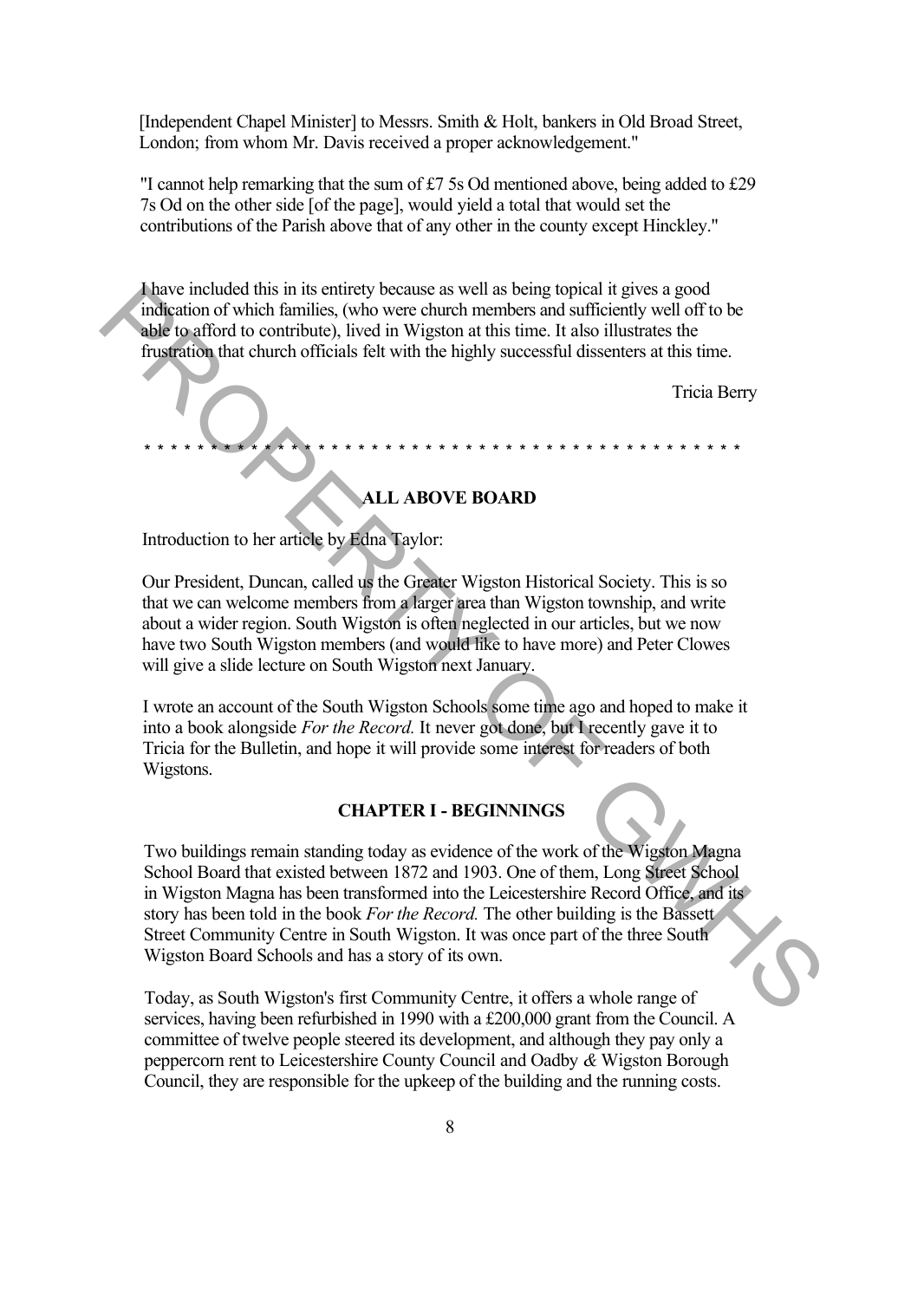These are met by lettings for such activities as playgroups, dances, band concerts and coffee mornings. Twice a week Age Concern serve lunches and it is hoped to make this five days a week. A very good library is housed there, and once the Council held a Health and Housing committee meeting in the large and beautifully floored hall.

On the wall in this hall is a plaque which says 'This building was erected by the Wigston Magna School Board. Mr. J. Wignall, Chairman 1887 to 1903", and this gives us the clue to the building's origins.

All over the country, in the last quarter of the  $19<sup>th</sup>$  century. School Boards were set up following the passing of E. W. Forster's Education Act of 1870. This provided for elementary education, to be paid for out of the rates, for working-class children. Each School Board was controlled by managers elected every three years by the ratepayers, including women.

Up to that time, church schools had met the demand for elementary education. In Wigston Magna, the Church of England had built a National School in Long Street, the non-conformists a British School in Bell Street. As the village grew, however, these schools could no longer cope with the numbers, and in 1872 a School Board was created with five managers, whose job it was to supply suitable and efficient education. Bell Street Board School was erected in 1873 and Long Street Board School in 1881, both separate buildings from the church schools.

When Forster's Act was first passed, schooling was not compulsory, but ten years later, in 1880, it was made so by another Act framed by A.J. Mundella. All children then in Wigston parish, which included all the area now known as South Wigston, had to go to either church or Board school, from five to ten years of age.

The census of 1881 shows Wigston parish as having 4229 people, about 63% more than in 1871, Families had moved into the village during the agricultural depression of the times, taking jobs in hosiery, the boot and shoe industry and on the railways, which provided much work since Wigston had three main lines: one to Rugby, one to London and one to Birmingham.

Not all these new workers lived in Wigston Magna village however. Streets of houses had begun to appear near the London railway line, in Clarkes Road, Cherry Street, Midland Terrace ('Twenty Row' as it was called), and over the level crossings, Station Street. Apart from Midland Terrace, built by the Midland Railway Company for its workers, these houses were built by local builders and speculators for renting. As the demand for houses increased, so brick-makers, bricklayers, plumbers and carpenters moved into Wigston to take advantage of the building boom and some of them lived with their families in this expanding part of the parish. From the 1881 census, we see that in Station Street dwelt William Smith, a brick-maker from Loughborough, Richard Meeting from Northampton, Nathaniel Collins from Pembroke, and Joshua Miller from Worcester, all carpenters. Thomas Burford, a painter and plumber from Leicester, had also moved into this street. All over the country, in the last quarter of the 19<sup>th</sup> eentrary, School Boards were set up<br>
following the passing of E. W. Forset's Education Act of 1870. This provided for<br>
elementary education, to be paid for out of th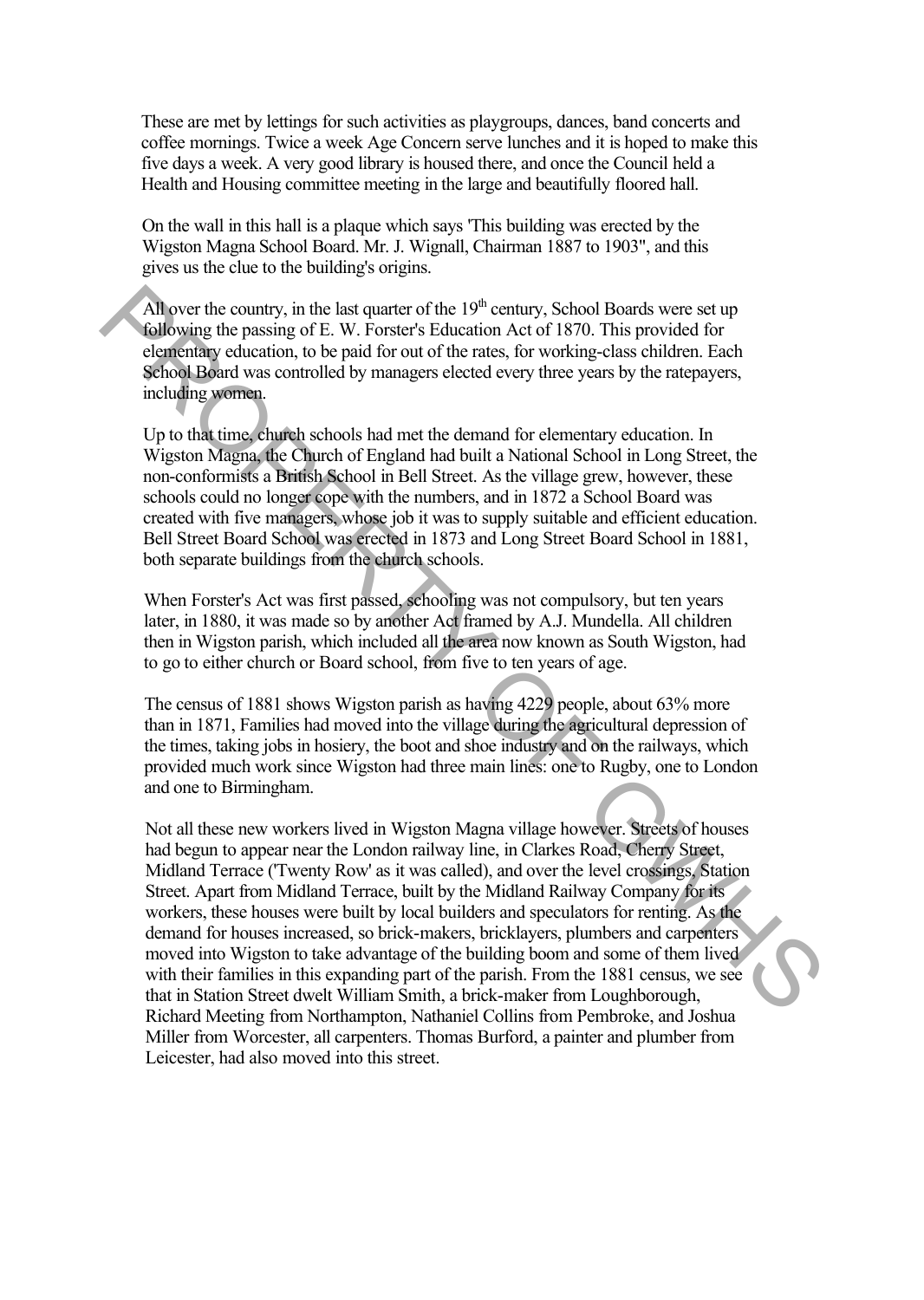The children of these workers had to go to school form the age of five, as did the children from outlying farms such as Crow Mills, where Peter Nicholls, who farmed 100 acres, lived with his wife and four children. It was a long walk to the Wigston Magna schools, but of more serious importance was the safety problem, for the children had to go over the level crossing of the London railway line: Spion Cop bridge not being completed until 1901. If they lived west of the Rugby railway line, they had two level crossings to negotiate, with no modern safety measures.

Her Majesty's Inspector for the schools of the area was aware of these problems and had suggested that a new Board school should be built near the old railway station. Nothing was done since ratepayers were not eager to have their money spent on yet another school after the building of Long Street Board School in 1881.

However, at a regular fornightly meeting of the Wigston Magna School Boards in early December 1882, the correspondence from the Education Department in London included a letter written to them by a Mr. J.B. Haxby of The Hollies, Blaby. He was a churchwarden of Blaby church and a Trustee of the church schools there, and his letter got things going.

## **CHAPTER H - BEYOND THE LINE OF RAILWAY**

Mr. Haxby's letter was about a different parish. About a mile to the west of the Rugby railway, just outside Wigston parish, was Glen Parva, a quiet hamlet in Aylestone parish, which had hitherto few inhabitants. Some of these worked on farms, others at Blaby canal wharf, near the old County Arms, or on the railway. At the beautiful  $16*$ century Manor House resided Captain Knight, the principal landowner. The children of Glen Parva went to Blaby National (Church schools) since Aylestone was too far away for them to walk. **Example 10** Magnety inspective the schools of the eart was severe of these problems and denoted that are blood school should be built near the old railways station.<br>Noting was dones airce retepayes were not eager to have

This state of affairs was all very well so far, but changes had been taking place. According to Wright's Leicestershire 1884 Directory, between 1877 and 1880 the Barracks were erected on Glen Parva Grange property for the 17<sup>th</sup> Regimental Depot to accommodate 600 men, though only 100-130 would be stationed there. In addition there were seven officers, twelve sergeants, two drummers and a surgeon, all under the command of Lieutenant-Colonel John Fryer.

Another Wright's Directory of 1880 lists a Mr. Messenger and a Mr. Healy as owners of the Wigston Junction Brick and Tile Works at Glen Parva. It is easy to imagine that with all the building here and at Wigston Magna these brick works would be very busy, thus attracting more workers, with their families, to Glen Parva.

Mr. Haxby knew about this influx of people into the area between the old railway station and Glen Parva, and his letter made the point that the schools at Blaby could no longer cope with the Barracks children and those of the brick makers, and that the principal land-owner would not help towards a new school. He therefore suggested that a new Board School should be build by the Wigston Magna School Board, with Glen Parva ratepayers paying in proportion to numbers.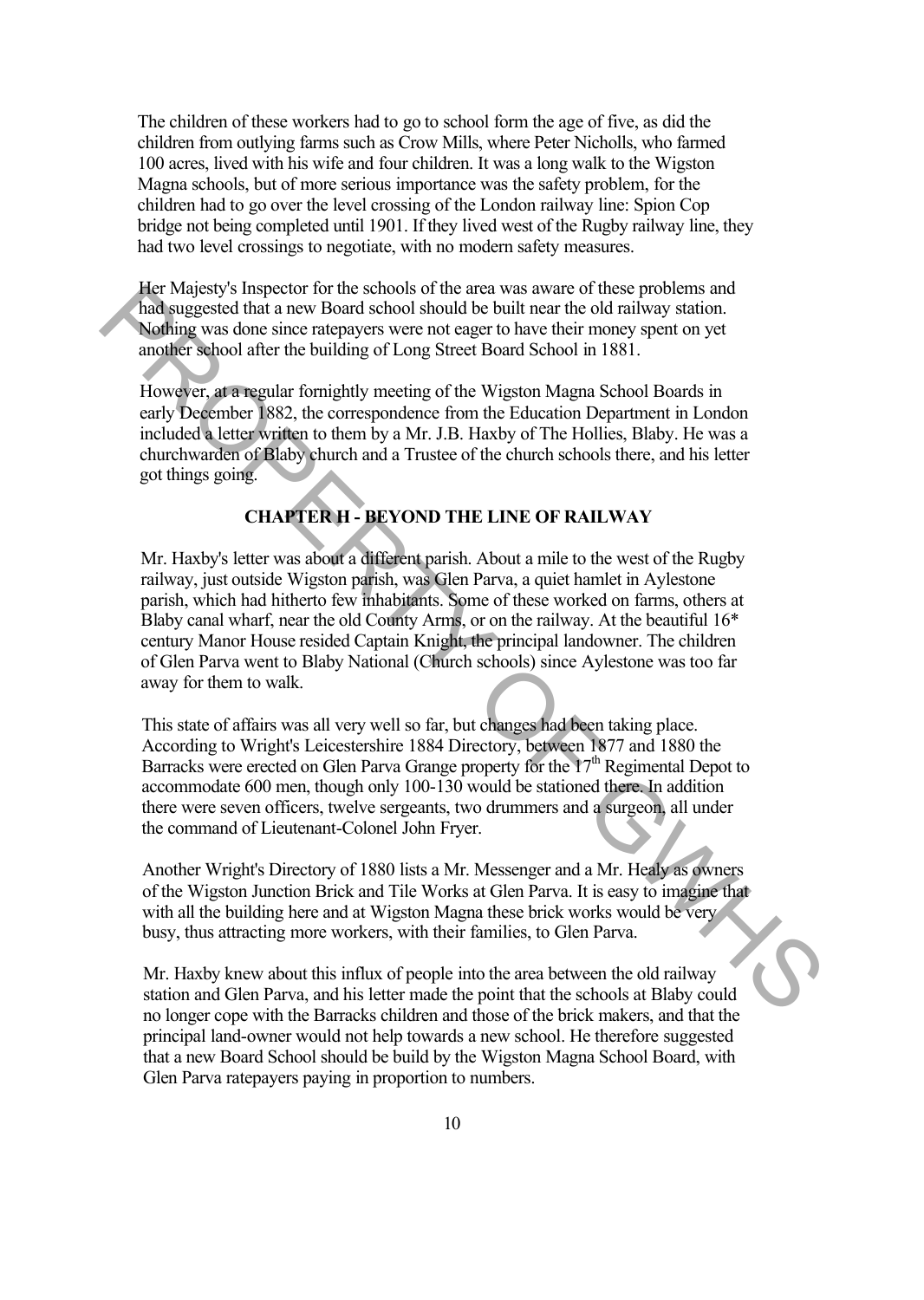A year later, after lengthy correspondence, this suggestion was adopted by the Education Department, which also put forward the idea that if the Wigston School Board and the Glen Parva ratepayers wished it, a United District under one School Board could be created. This was duly agreed, as was the resolution that the number of members should rise to seven in the next School Board election.

The way was now clear for a census to be taken of the child population "beyond the Rugby line of railway". It revealed that there were 243 children below the age of 14, so promptly a search for a site for the new school began. Much land had been bought up by a speculator, Orson Wright, who planned a new township west of the old railway, and he was willing to sell to the Board a piece of land "situate near to Blaby Road having a frontage of 100 feet to Dunton Street, with a depth of 24 feet to Bassett Street, at 2/6d per yard exclusive of the roads".

'Their Lordships', as the Department Civil Servants were always called, approved the deal, and a competition was held for plans for a school at Wigston South (no mention of South Wigston yet), providing for 300 in the Mixed Department and 150 infants. The unanimous choice was for Arthur Wakerley's plans. He was a Leicester architect.

Already, however, it seemed that the School Education Department was not satisfied that the provision was adequate, for a letter was sent by them asking if the population of the area was expected to increase and how many infants there was likely to be. A census showed a total of 762 people living west of the old railway, with 42 houses in course of construction and a shoe factory to be opened to employ 200 people. It was resolved to purchase a further piece of land to allow for expansion.

That autumn of 1884 must have been an exiting time as a new township began to grow up in all directions. The School Board met more frequently in an effort to deal with the incoming tide of children who had by law to be educated. Overcrowding was acute, and temporary accommodation was sought for the under sevens in the Wesleyan Mission Hall, but the Department would not sanction this on safety grounds.

This rapid expansion must have caused many social problems, but there were beneficial spin-off effects in the increased number of jobs and greater prosperity. For instance, the construction and brick making industries were doing well, and Mr. Charles Sharp was successful in tendering for the building of the new school. The local firms and shopkeepers would in their turn be called upon to provide furniture, boilers, stoves, wool fabric and sewing materials. promptly as such to react to the means the contool began. Much land to even both that we have the solid by a speculator, Orson Wright, who planed a new township west of the old railway, and we say willing to sell to the Bo

In February of 1886, after further negotiating with the Department and rate-payers, who thought the cost of the new school too high, the Board received a letter approving the plans, specifications and tender for the South Wigston Board School. Note the first mention of the name of this new township. The Board now had to borrow Ä5,551 at 4% from the Prudential Assurance Company, on security of the local rate and the School Fund. Building could begin.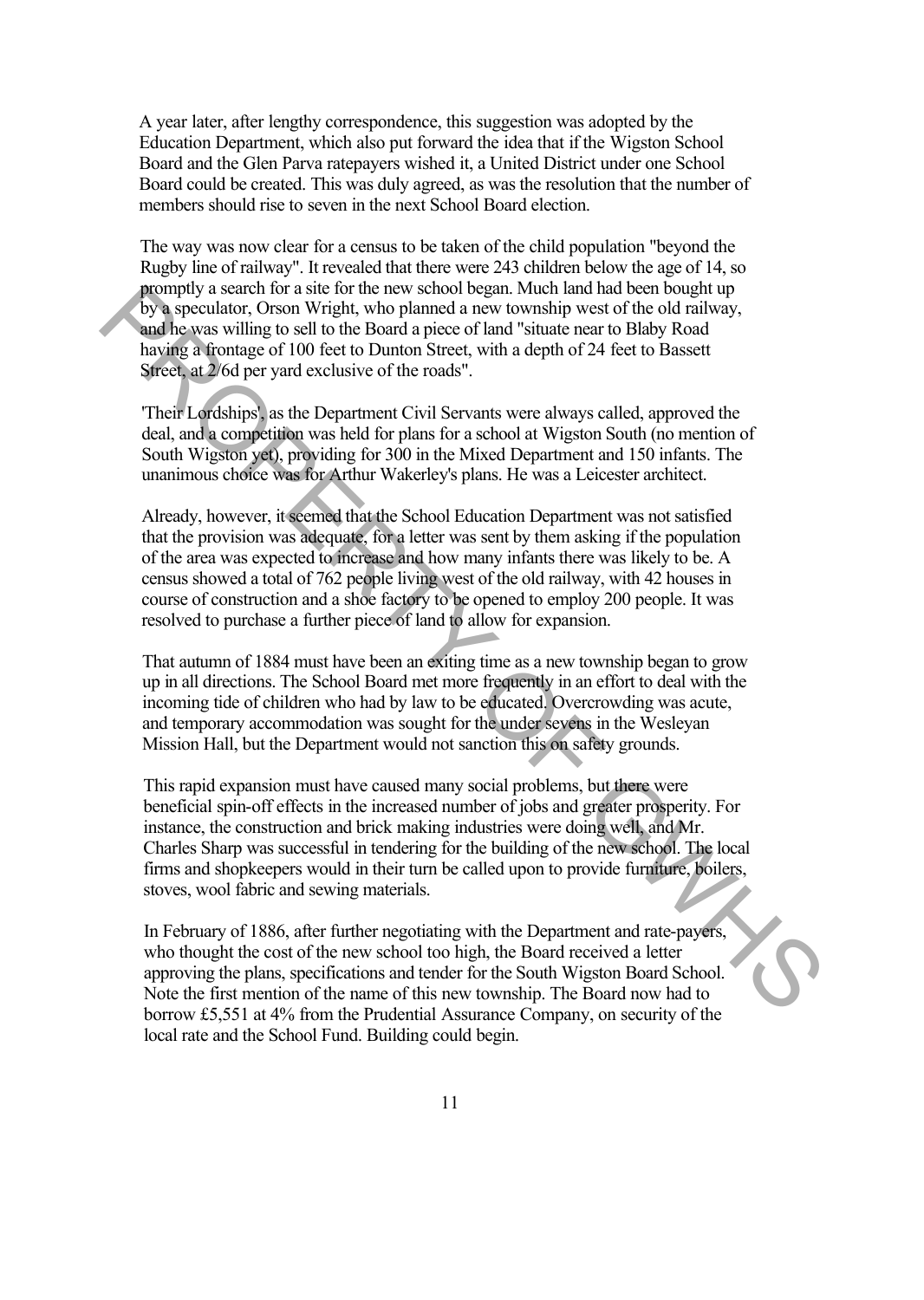The newspaper report of the opening of the school on  $29<sup>th</sup>$  July 1886, describes it as "handsome and commodious, built in red brick of local manufacture, covered with Swithland slates, portions of it hung with Brosely tiles. It is treated with gable projections with a bellcot rising in the centre, surmounted by a fleche. Every attention has been paid by lighting, warming and ventilating, and the sanitary arrangements are of the most approved description".

Ample room was now provided for 505 children, made up of 296 in the Mixed Department (what we call the Junior School) and 209 infants. The Board of the United District of Wigston Magna and Glen Parva had done a splendid job, and in answer to a query from the Department about expansion stated that it was "most decidedly of the opinion that no enlargement will be needed for many years to come, if ever".

Edna Taylor

This most interesting account of the building of the South Wigston schools, will be continued in Bulletins 74 and 75.



The first South Wigston Board School (1886) situated on north side of Bassett Street.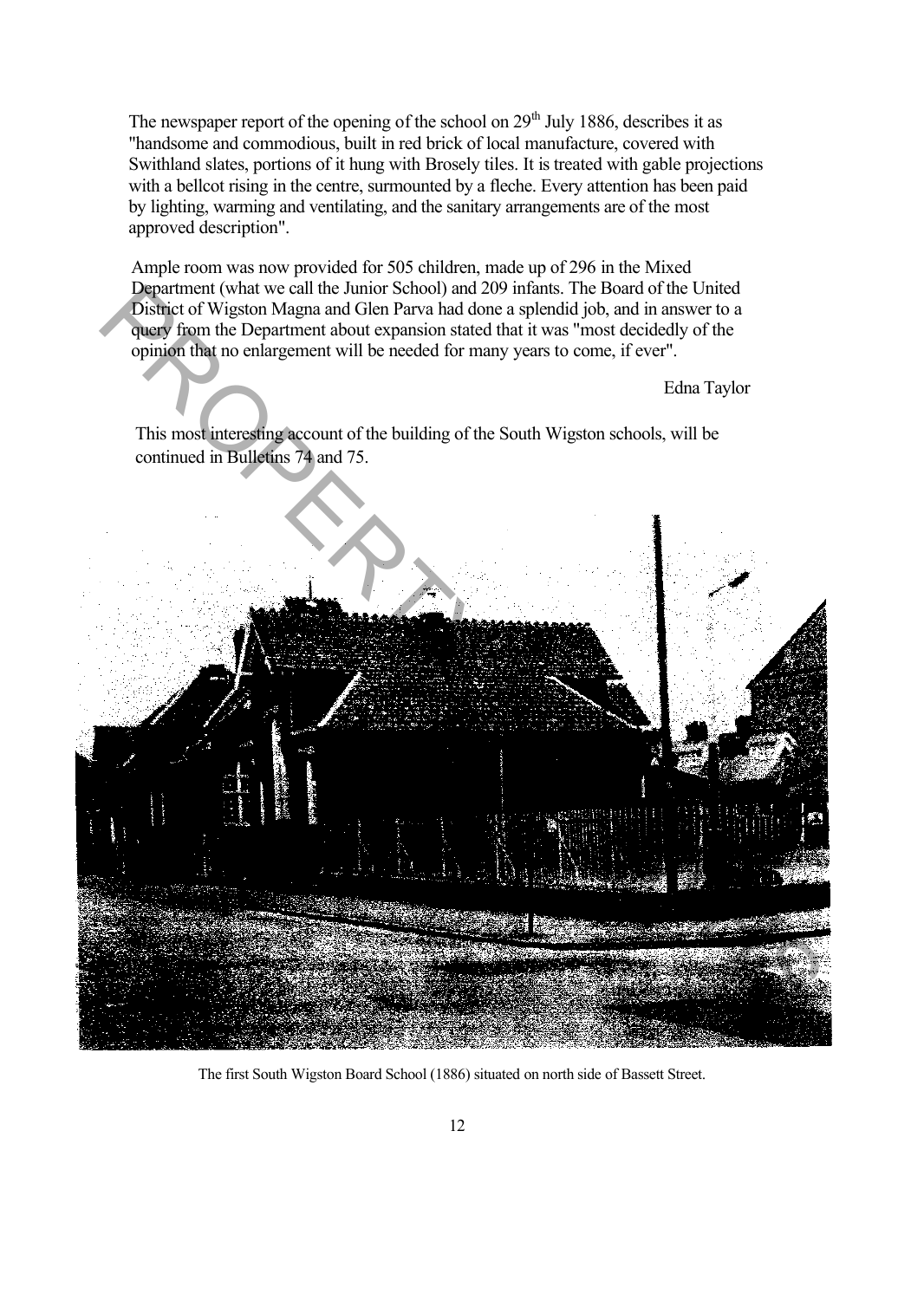

Both show rear views of the 1886 school. Below on the right are the bicycle sheds & the back of the Picture House in Blaby Road. All photos by Peter Mastin taken in late 1970s.

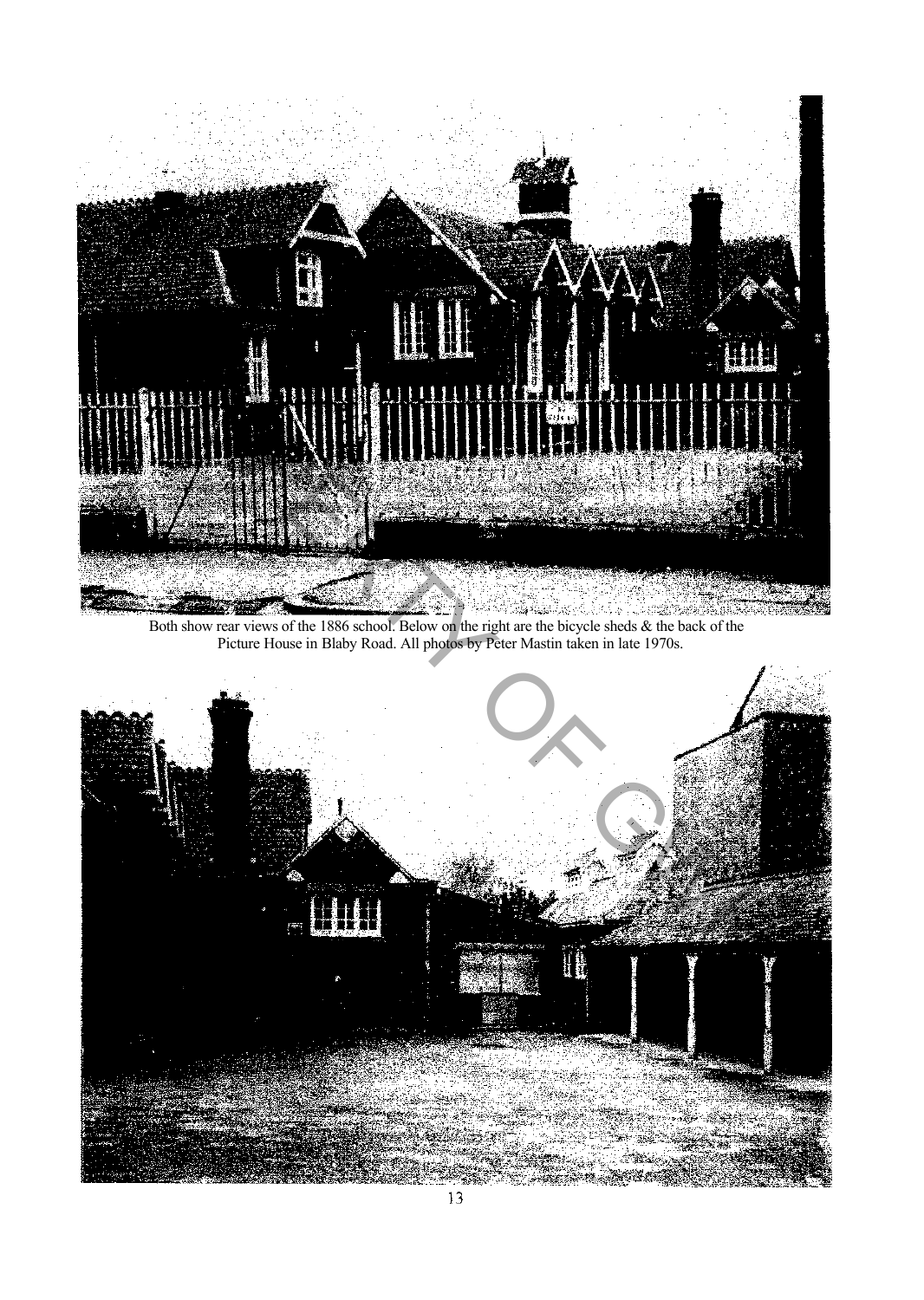#### **OLD PARISH DIARY**

A friend (who wishes to remain anonymous, so don't ask!) has recently lent me an old exercise book written up as a parish diary for Wigston. It contains details of a number of births, marriages and deaths. There are also accounts of burglaries, accidents, sudden deaths and unusual occurrences, as well as more every day happenings, the sort of things which would never be recorded elsewhere. The dates covered are 1854 to 1861, though there is much more written of the earlier years, suggesting the author lost a certain amount of motivation towards the end of the period.

Who wrote it? The book is un-named but the author certainly possessed a close knowledge of events and people in Wigston at the time. He/she was also well educated which rules out the majority of residents who would still have been illiterate. Comparing the handwriting of various leading residents who wrote up the minutes of the Vestry Meetings of the time, and signed them, makes us 99% certain that the author is Thomas Burgess of The Grange. An additional clue is that the book had an earlier use. Some of these used pages have been ripped out, others glued together, but there is enough remaining to see that these earlier entries dated 1844 and in table format, were in fact a school entrance register. The children, boys and girls, were aged from five to eleven and came from both church and independent backgrounds. Other clues are: 1) Thomas Burgess is recorded in church rate books as paying rates on a school in Wigston. 2) Another page dated 1858 and also in table format records gas meter readings for different properties in Bull Head Street. Thomas Burgess was the main instigator of a Gas Works for Wigston, so would naturally have had an interest in consumption. a certain amount of motivation towards the end of the period.<br>Who wrote it? The book is un-named but the suthor occitative possessed a close<br>knowledge of events and people in Wigston at the time. He/she was also well educ

Thomas Burgess was a Quaker, but this did not prove an obstacle to his being a member, and often acting as chairman of the Vestry Meetings. He did not appear to play any other active role in either the church or chapel, but may have attended their services from time to time as there appears not to have been any Quaker meetings held in Wigston during this time.

The following few issues of the Bulletin will feature items from the diary.

**1854** [Written on] 22/6/1854 - On Saturday last as Joseph Broughton was painting the wooden bridge at the Crow Mills, which was erected in the place of the brick one which was thrown down by the flood in November 1852, his foot slipped and he fell from the top of the bridge and broke one of the splinter bones of his foot, but is doing well, and it is hoped he will in a few weeks be enabled to resume his employment.

Died at Great Wigston June  $20^{th}$  Wm. Laundon, labourer in his  $87^{th}$  year. He was a stout hale [sic] old man, and prosecuted his employment till within a few days of his death. His master, H. Ralphs (to whom he was much attached, and of whom he spoke in the most respectful terms) allowed him to do such jobs as best suited him. His memory was very good for his age, and he very correctly related events which occurred 70 or 80 years ago.